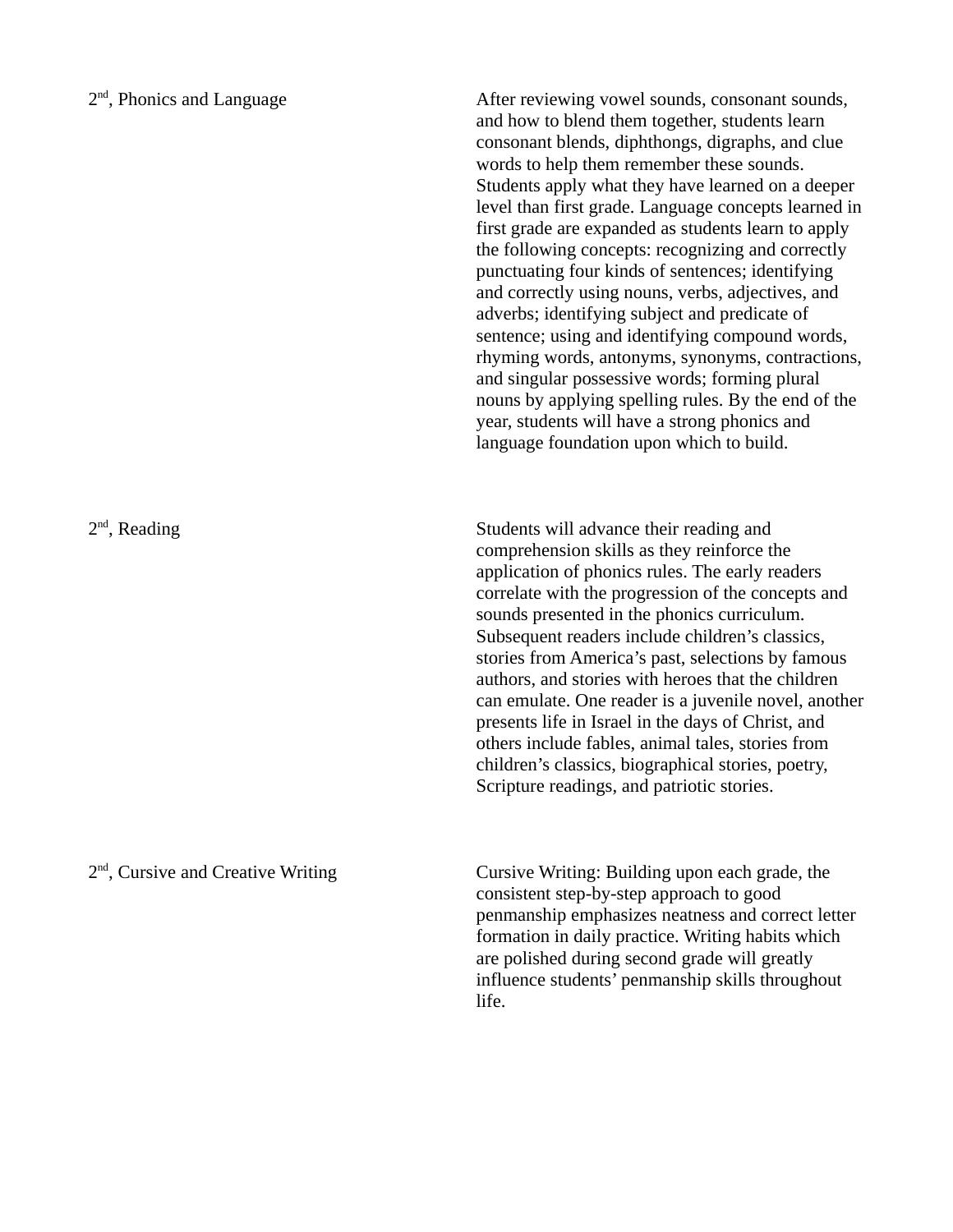| $2nd$ , Spelling and Poetry             | In second grade, spelling is taught as an individual<br>subject for the first time. The spelling curriculum<br>continues to be correlated with phonics. The<br>spelling lists in Spelling and Poetry 2 reinforce the<br>phonics concepts which the students are learning.<br>By the end of the year, students will be learning<br>vocabulary words and their definitions. Poems for<br>memorization have been selected for their beauty<br>of language, literary greatness, and character-<br>building qualities                                                                                             |
|-----------------------------------------|--------------------------------------------------------------------------------------------------------------------------------------------------------------------------------------------------------------------------------------------------------------------------------------------------------------------------------------------------------------------------------------------------------------------------------------------------------------------------------------------------------------------------------------------------------------------------------------------------------------|
| $2nd$ , Arithmetic                      | The traditional work-text Arithmetic 2 builds a<br>foundation for learning more abstract concepts and<br>teaches students how to apply mathematical<br>concepts to real-life situations. Concepts taught or<br>reviewed in Arithmetic 2 include counting, place<br>value, addition and subtraction, money, time,<br>graphs, simple geometry, multiplication and<br>division, and Roman numerals                                                                                                                                                                                                              |
| 2 <sup>nd</sup> , History and Geography | Our America takes students back into history to<br>learn what life would have been like in our<br>country's early days. Students will study the lives<br>of groups of people who have made valuable<br>contributions to our American heritage: the<br>Pilgrims, Native Americans, early colonists,<br>pioneers, cowboys, and immigrants. In addition to<br>maps and geographical facts, Our America also<br>features information about our flag and the history<br>behind our patriotic holidays and songs. Review<br>questions and activities throughout the text help to<br>check students' comprehension. |